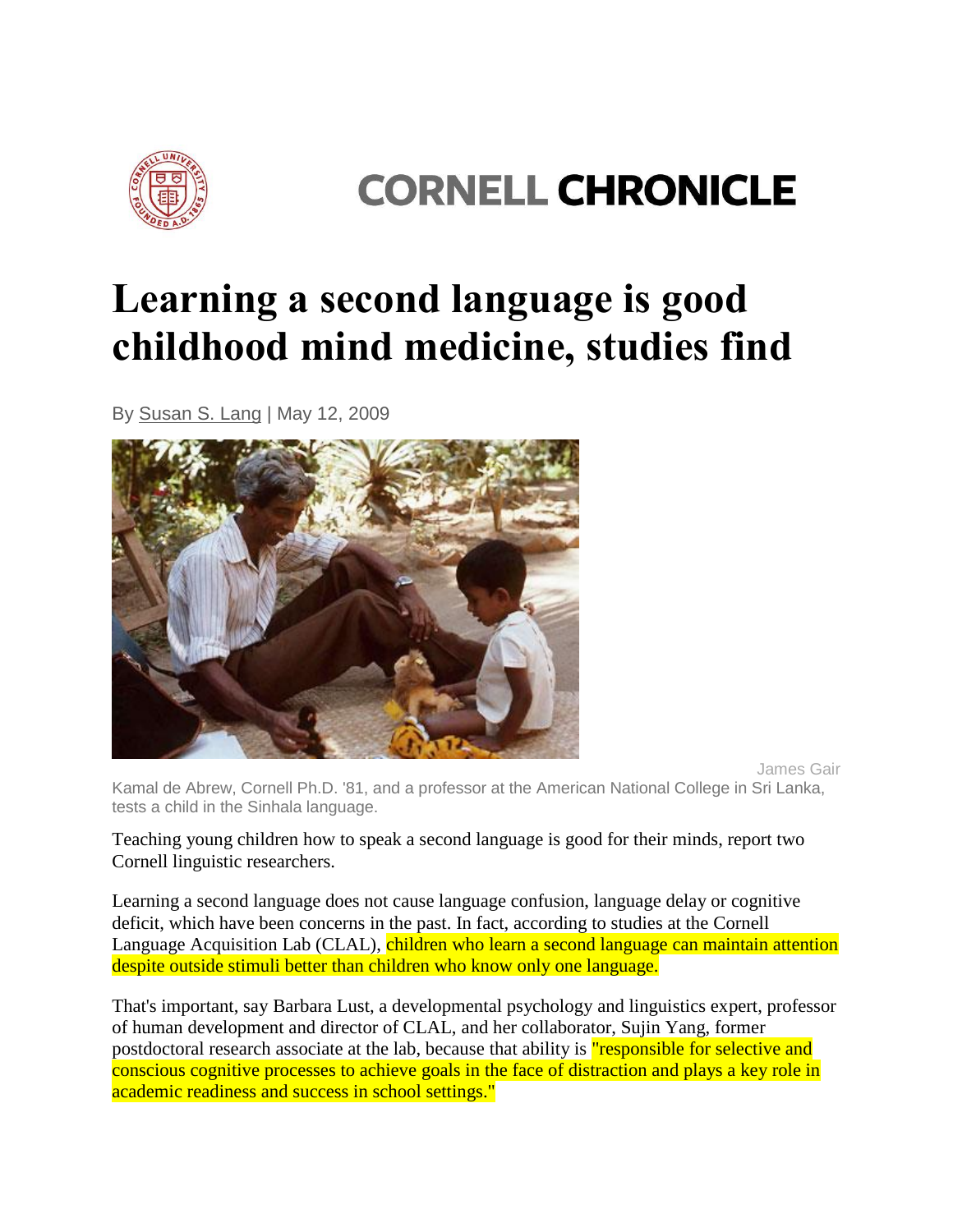In other words, "Cognitive advantages follow from becoming bilingual," Lust says. "These cognitive advantages can contribute to a child's future academic success."

The most effective way to learn a second language, they say, is to put the young child in situations where the second language surrounds them. "We find that children learning a second language in an immersion setting show an overall success rate of grammatical knowledge similar to English monolinguals," says Yang, now a postdoctoral fellow at the University of Toronto at Scarborough and at York University in Toronto.

And the earlier that a child learns a second language, they say, the more likely the child will more quickly attain nativelike language proficiency.

## **Tips to teach a child a second language**

Surround the child with more than one language through conversations and social groups using different languages; the earlier the better.

Maintain home (heritage) language when a second language is being learned outside the home.

Expose children to multilingual settings and give them plenty of opportunities to play with children who speak the second language.

Provide fun and interactive language-learning environments (e.g., music, dance and film) in both languages, and often with children of similar age.

Promote reading and storytelling in multiple languages.

Maintain a positive attitude toward languages and cultures children learn.

Lust has been exploring language acquisition in young children for more than 30 years, across more than 20 different languages and cultures, studying which aspects of language acquisition are biologically endowed and which are learned, when and how language acquisition begins and how multiple language acquisition affects cognitive development in children.

"One of the greatest feats of human development is learning language," says Lust. It's remarkable, she says, "how well equipped children are, beginning at birth, to accomplish the complex task of learning language."

For five years, Lust has been exploring the effects of bilingualism in young children with Yang, who led a series of studies with children of 3 to 6 years of age and comparison adults. The two have co-authored several papers.

"This collection of multilingualism projects, along with many research results from other labs across the world, affirms that children can learn more than one language, and they will even do so naturally if surrounded by the languages. The mystery of first-language acquisition is intensified when we realize that a child can and does naturally acquire more than one language at once," says Lust, a founding member of the National Science Foundation-funded Virtual Center